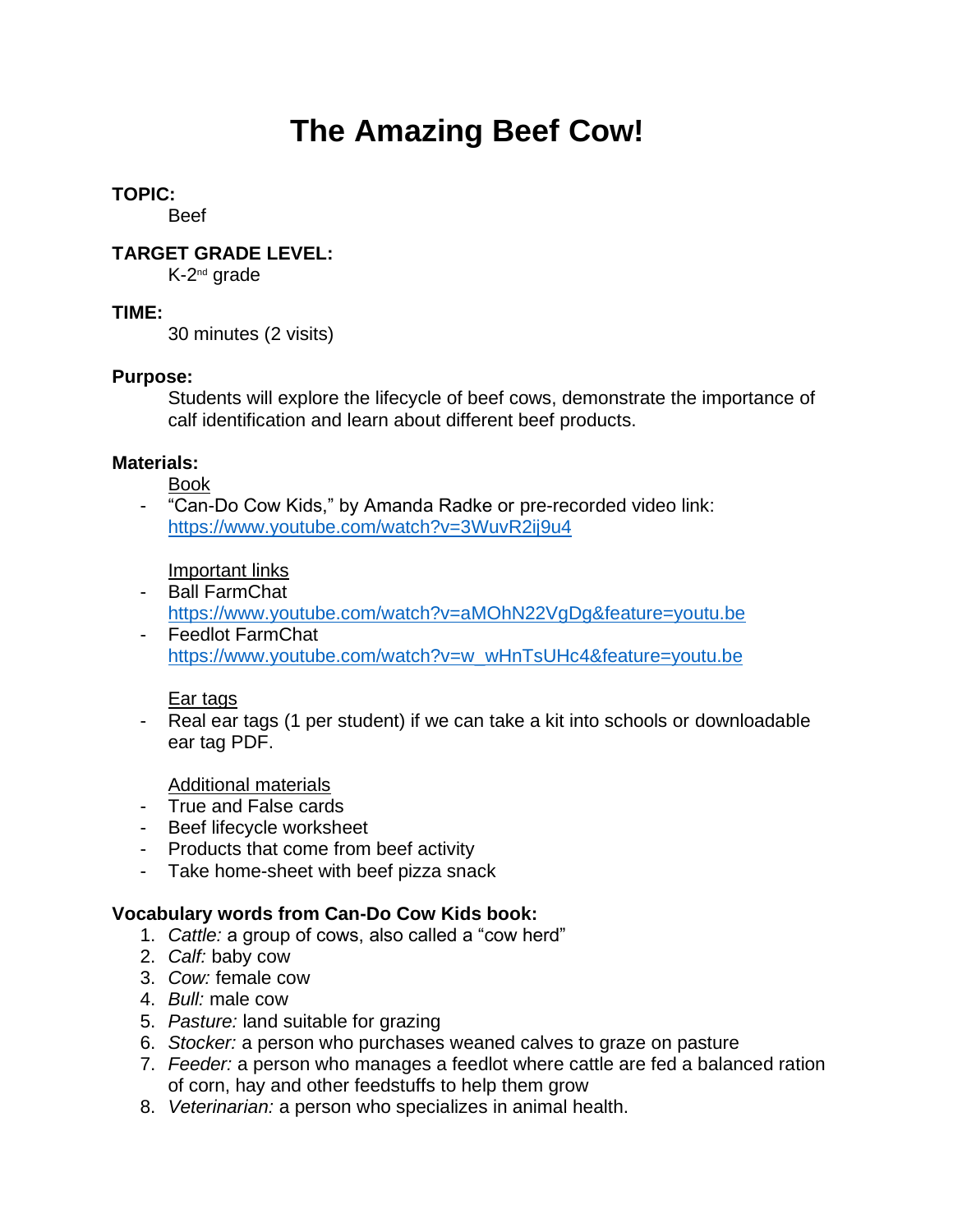### **Interest Approach- engagement:**

### True and false

### Questions:

- 1. **True** or false, beef cows give us meat?
- 2. **True** or false, dairy cows give us milk?
- 3. True or **false**, boy and girl cows give us milk?
- 4. True or **false**, cows cannot eat grass?
- 5. **True** or false, cows can drink a bathtub full of water a day?
- 6. **True** or false, beef is a good source of protein to build strong and lean muscles?
- 7. True or **false**, cows only eat corn?
- 8. **True** or false, a baby cow is called a calf?
- 9. **True** or false, meat from cows is called beef?
- 10.True or **false**, a group of cows is called a flock?

#### **Background- agricultural connections:**

Iowa is a great place to raise beef. According to the 2019 Ag Census, there are currently 905,000 beef cows and 1,290,000 calves on feed here in Iowa. Beef is a great source of protein and provides us with essential nutrients including zinc, iron and B vitamins. Cattle of course provide beef, but did you know they also provide important byproducts including gelatin, leather, medicine, makeup, etc.?

There are many stages in the lifecycle of a beef cow. Many farmers only raise one or two stages before selling to a farmer who specializes in the next stage. The life of a beef cow begins on a 1) cow-calf farm, where the mother gives birth to a calf. The calf is weaned around six months. Farmers may choose to keep back heifers (young females) or sell all their calves to the next stage. 2) Stocking (raising calves on pasture) is in between weaning and the feed yard. Heifers that are being raised to breed will often stay in this stage until they are mature enough to begin calving. Grass-fed steers (castrated male) also stay in this stage. 3) Many calves will move on to be sold at an auction where they will be bought and raised at a feed yard until they are at market weight. The last stage, 4) is the meat packing plant.

Farmers check their calves daily; providing fresh water, high quality feed or grass and taking additional preventative measures- calling a veterinarian for their expertise when necessary. Additional preventatives measures might include but are not limited to; identification (ear tags), vaccines, administering a pour-on (decreases pests), and conducting pregnancy checks.

Many farmers in Iowa use ear tags to help identify the animal. This helps the farmer keep record and provide care to animals when needed.

#### **Procedures:**

1. Read or listen to the story Can-Do Cow Kids, ask the students to review what happened.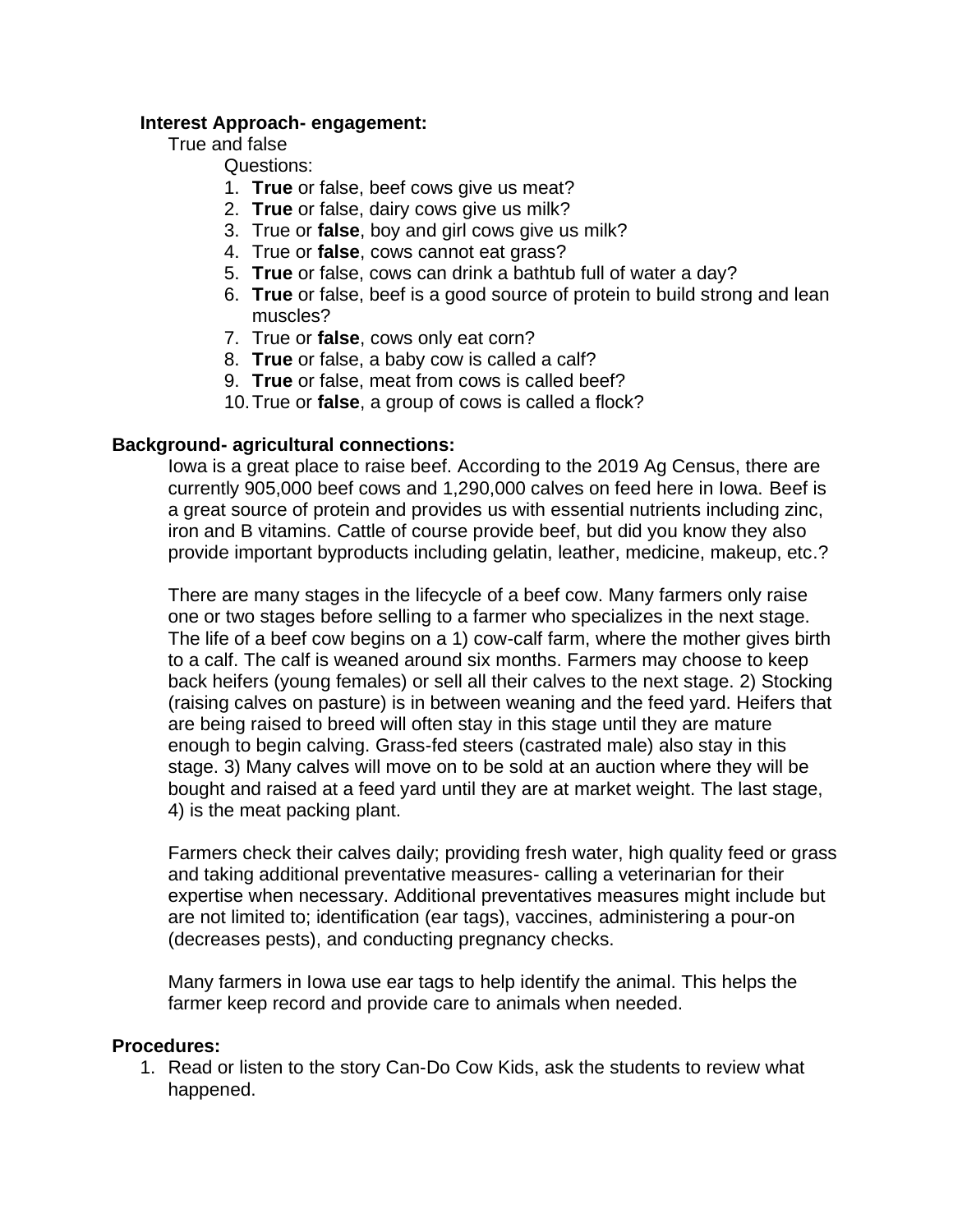-Who was the story about? -What happened in the story? -Where were the calves? -How did the kids solve the mystery?

Pass out the beef by-product pictures or worksheets (for virtual) and ask students to place the beef products in one pile and the non-beef products in a second pile. *all of the products come from beef!* Explain to the class what a by-product is and ' how all of the pictured items are by-products of beef cattle.

- 2. Watch the Ball FarmChat <https://www.youtube.com/watch?v=aMOhN22VgDg&feature=youtu.be> Optional\*\* watch the feedlot FarmChat
- 3. Ask the students to work on the lifecycle activity.
- 4. Why do we ear tag? Create your own ear tag with your initials (real ear tag or craft for virtual learning).

## **Additional activities/resources**

- Cow vocab coloring sheet
- Beef cow matching game
- Beef Ag Mag [http://www.agintheclassroom.org/TeacherResources/AgMags/Beef%20Ag%20M](http://www.agintheclassroom.org/TeacherResources/AgMags/Beef%20Ag%20Mag%20for%20Web_FINAL.PDF) [ag%20for%20Web\\_FINAL.PDF](http://www.agintheclassroom.org/TeacherResources/AgMags/Beef%20Ag%20Mag%20for%20Web_FINAL.PDF)

#### **Organization Affiliation:**

Morgan Hibbs, Linn County Farm Bureau

#### **Credits:**

- 2019 Census:

[https://www.nass.usda.gov/Quick\\_Stats/Ag\\_Overview/stateOverview.php?s](ttps://www.nass.usda.gov/Quick_Stats/Ag_Overview/stateOverview.php?)tate=I OWA

- Iowa Beef:<https://www.iabeef.org/raising-beef>

#### **Agriculture Literacy Outcomes:**

T2.k-2.a Explain how farmers and ranchers work with the lifecycle of plants and animals (planting/breeding) to harvest a crop.

T1.K-2.a Describe how farmers/ranchers use land to grow crops and support livestock.

T3.K-2.b Recognize that agriculture provides our most basic necessities: food, fiber, energy and shelter.

T5.K-2.a Discuss what a farmer does.